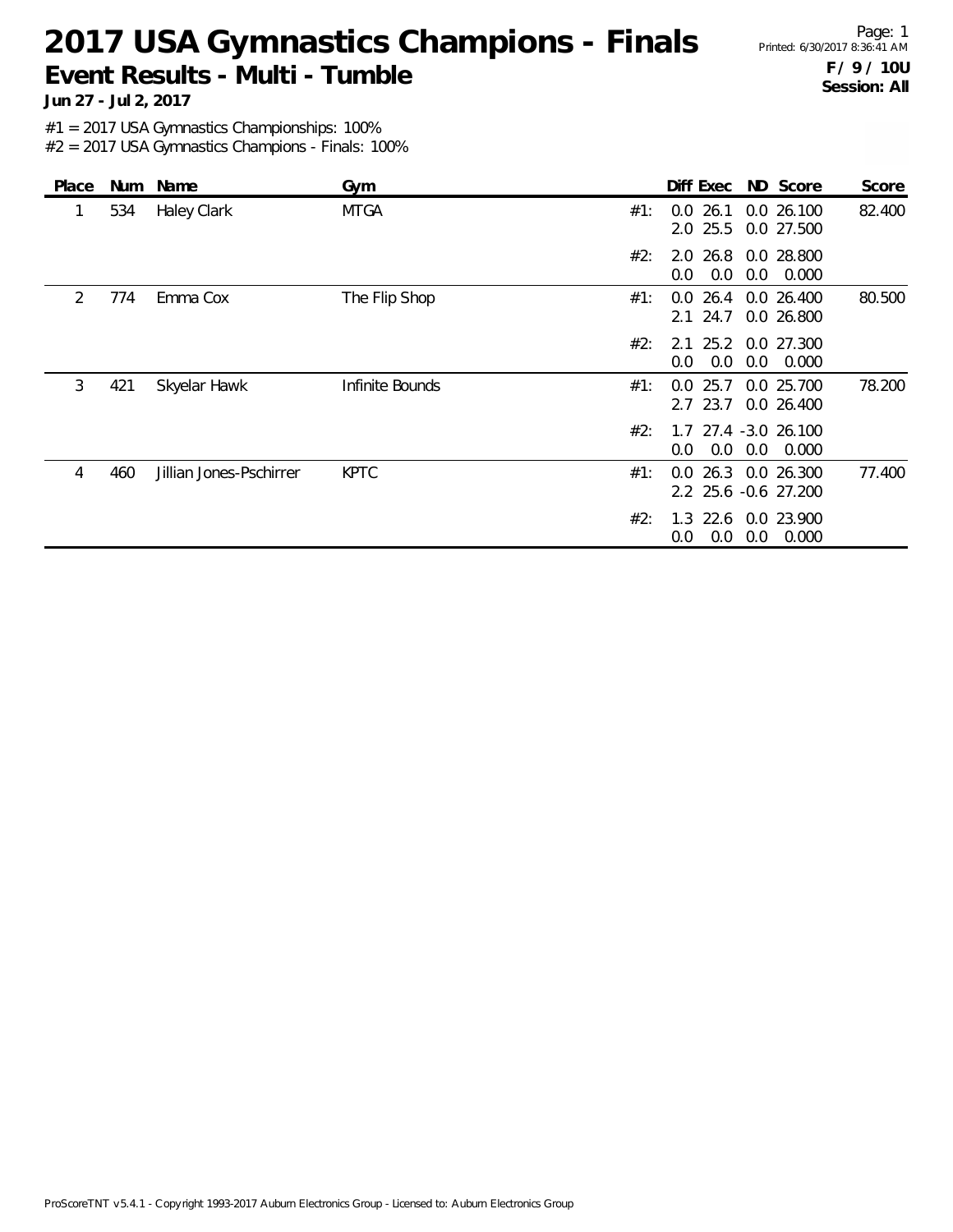# 2017 USA Gymnastics Champions - Finals Printed: 6/30/2017 8:43:21 AM **Event Results - Multi - Tumble**

Page: 1 **M / 9 / 10U Session: All**

**Jun 27 - Jul 2, 2017**

#1 = 2017 USA Gymnastics Championships: 100%

| Place |     | Num Name      | Gym        |     | Diff Exec ND Score                                   |     |       | Score  |
|-------|-----|---------------|------------|-----|------------------------------------------------------|-----|-------|--------|
|       | 854 | Daniel Jarman | Wasatch    | #1: | 0.0 25.0 0.0 25.000<br>2.4 25.4 0.0 27.800           |     |       | 80.300 |
|       |     |               |            |     | $\#2$ : 2.4 25.4 -0.3 27.500<br>0.0 0.0<br>$0.0 -$   |     | 0.000 |        |
|       | 655 | Maxx Smithlin | <b>SGA</b> |     | #1: 0.0 22.2 0.0 22.200<br>2.3 23.8 0.0 26.100       |     |       | 71.300 |
|       |     |               |            |     | $\#2$ : 2.3 21.3 -0.6 23.000<br>0.0<br>$0.0^{\circ}$ | 0.0 | 0.000 |        |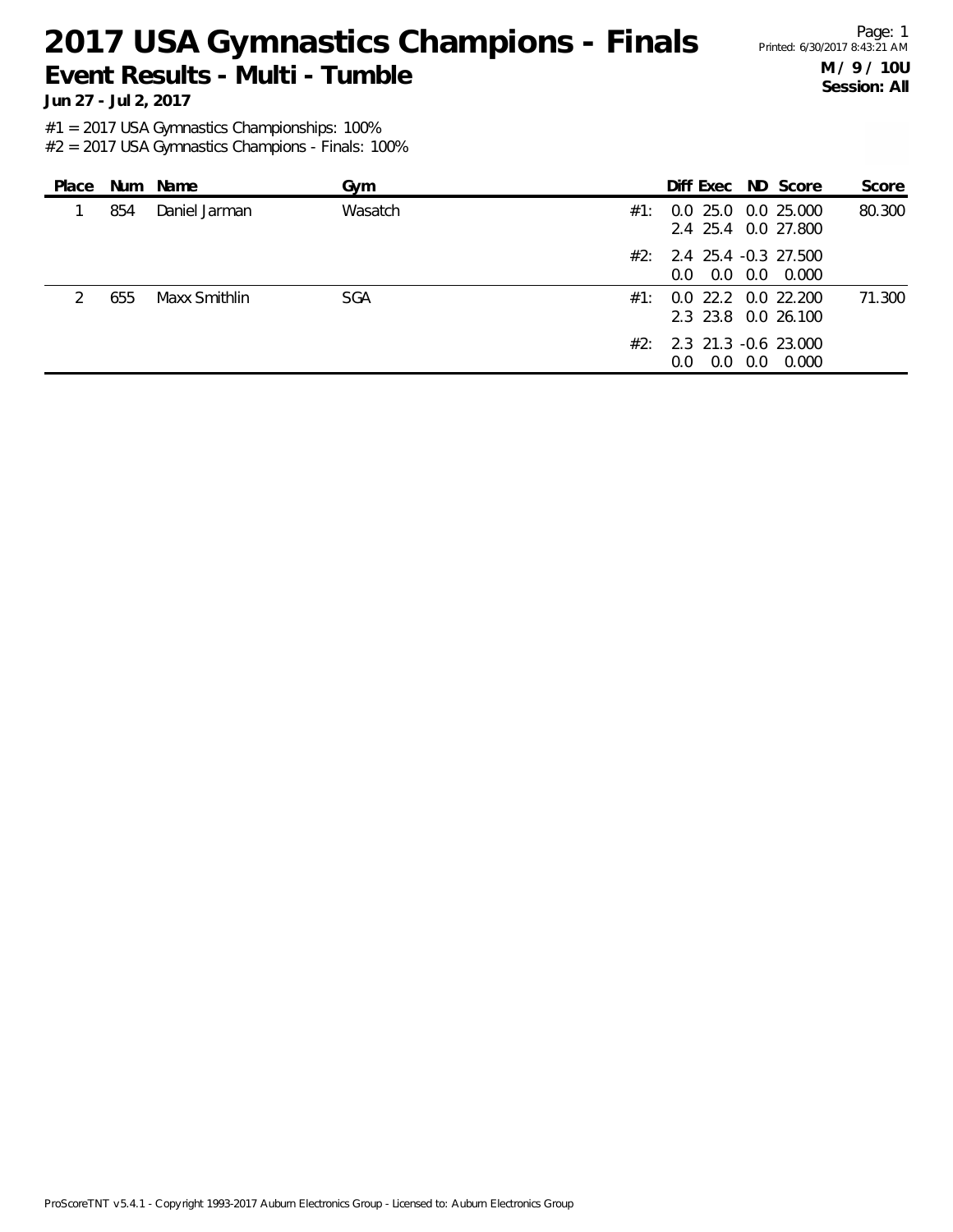# 2017 USA Gymnastics Champions - Finals Printed: 6/30/2017 8:38:05 AM **Event Results - Multi - Tumble**

Page: 1 **F / 9 / 11-12 Session: All**

**Jun 27 - Jul 2, 2017**

#1 = 2017 USA Gymnastics Championships: 100%

| Place | Num | Name                 | Gym               |     | Diff Exec                  |                                  |     | ND Score                                    | Score  |
|-------|-----|----------------------|-------------------|-----|----------------------------|----------------------------------|-----|---------------------------------------------|--------|
| 1     | 503 | Zuzu Smith           | Midwest Training  | #1: | 0.0<br>3.1                 | 27.9<br>27.4                     |     | 0.0 27.900<br>0.0 30.500                    | 90.000 |
|       |     |                      |                   | #2: | 3.1<br>0.0                 | 28.5<br>0.0                      | 0.0 | 0.0 31.600<br>0.000                         |        |
| 2     | 123 | Jill Papenhause      | <b>CIGA</b>       | #1: | $0.0$ 28.7<br>3.1          | 27.7                             |     | 0.0 28.700<br>0.0 30.800                    | 89.100 |
|       |     |                      |                   | #2: | 3.1<br>0.0                 | 26.5<br>0.0                      | 0.0 | 0.0 29.600<br>0.000                         |        |
| 3     | 125 | Lizzie Roiger        | <b>CIGA</b>       | #1: | 0.0<br>2.0 27.7            | 28.2                             |     | 0.0 28.200<br>0.0 29.700                    | 88.000 |
|       |     |                      |                   | #2: | 2.0<br>0.0                 | 28.1<br>0.0                      | 0.0 | 0.0 30.100<br>0.000                         |        |
| 4     | 343 | Ksenia Karpushkina   | Gymnastics Du Sol | #1: | $0.0$ 27.3<br>2.0 27.4     |                                  |     | 0.0 27.300<br>0.0 29.400                    | 87.200 |
|       |     |                      |                   | #2: | 2.0<br>0.0                 | 28.5<br>0.0                      | 0.0 | 0.0 30.500<br>0.000                         |        |
| 5     | 800 | Kalyana Dickson      | Trevinos          | #1: | 0.0<br>2.1                 | 27.7<br>27.0                     |     | 0.0 27.700<br>0.0 29.100                    | 86.200 |
|       |     |                      |                   | #2: | 2.1<br>0.0                 | 27.3<br>0.0                      | 0.0 | 0.0 29.400<br>0.000                         |        |
| 6     | 504 | Emma Speck           | Midwest Training  | #1: | $0.0$ 27.0<br>2.0 27.0     |                                  |     | 0.0 27.000<br>0.0 29.000                    | 85.600 |
|       |     |                      |                   | #2: | 2.0<br>0.0                 | 27.6<br>0.0                      | 0.0 | 0.0 29.600<br>0.000                         |        |
| 7     | 121 | Sophie Krueger       | <b>CIGA</b>       | #1: | 0.0<br>3.1                 | 28.3<br>27.8                     |     | 0.0 28.300<br>0.0 30.900                    | 85.400 |
|       |     |                      |                   | #2: | 1.1<br>0.0                 | 0.0                              | 0.0 | 25.4 -0.3 26.200<br>0.000                   |        |
| 8     | 200 | Anastasia Katchalova | Elite World       | #1: | 0.0<br>2.1                 | 26.9<br>26.1                     |     | 0.0 26.900<br>0.0 28.200                    | 83.700 |
|       |     |                      |                   | #2∙ | 2.1 26.5 0.0 28.600<br>0.0 |                                  |     | $0.0$ $0.0$ $0.000$                         |        |
| 9     | 75  | Skyla Johnson        | All American      | #1: |                            |                                  |     | 0.0 26.8 -0.6 26.200<br>3.2 25.2 0.0 28.400 | 54.600 |
|       |     |                      |                   | #2: | 0.0<br>0.0                 | $0.0\quad 0.0$<br>$0.0\quad 0.0$ |     | 0.000<br>0.000                              |        |
| 10    | 866 | Molly Brascia        | World Elite       | #1: |                            |                                  |     | 0.0 26.9 0.0 26.900<br>2.5 25.4 -0.3 27.600 | 54.500 |
|       |     |                      |                   | #2: | 0.0<br>0.0                 | $0.0\quad 0.0$<br>$0.0\quad 0.0$ |     | 0.000<br>0.000                              |        |
| 11    | 201 | Audree Silien        | Elite World       | #1: |                            |                                  |     | 0.0 26.9 0.0 26.900<br>2.1 25.7 -0.3 27.500 | 54.400 |
|       |     |                      |                   | #2: | 0.0<br>0.0                 | 0.0<br>$0.0\quad 0.0$            | 0.0 | 0.000<br>0.000                              |        |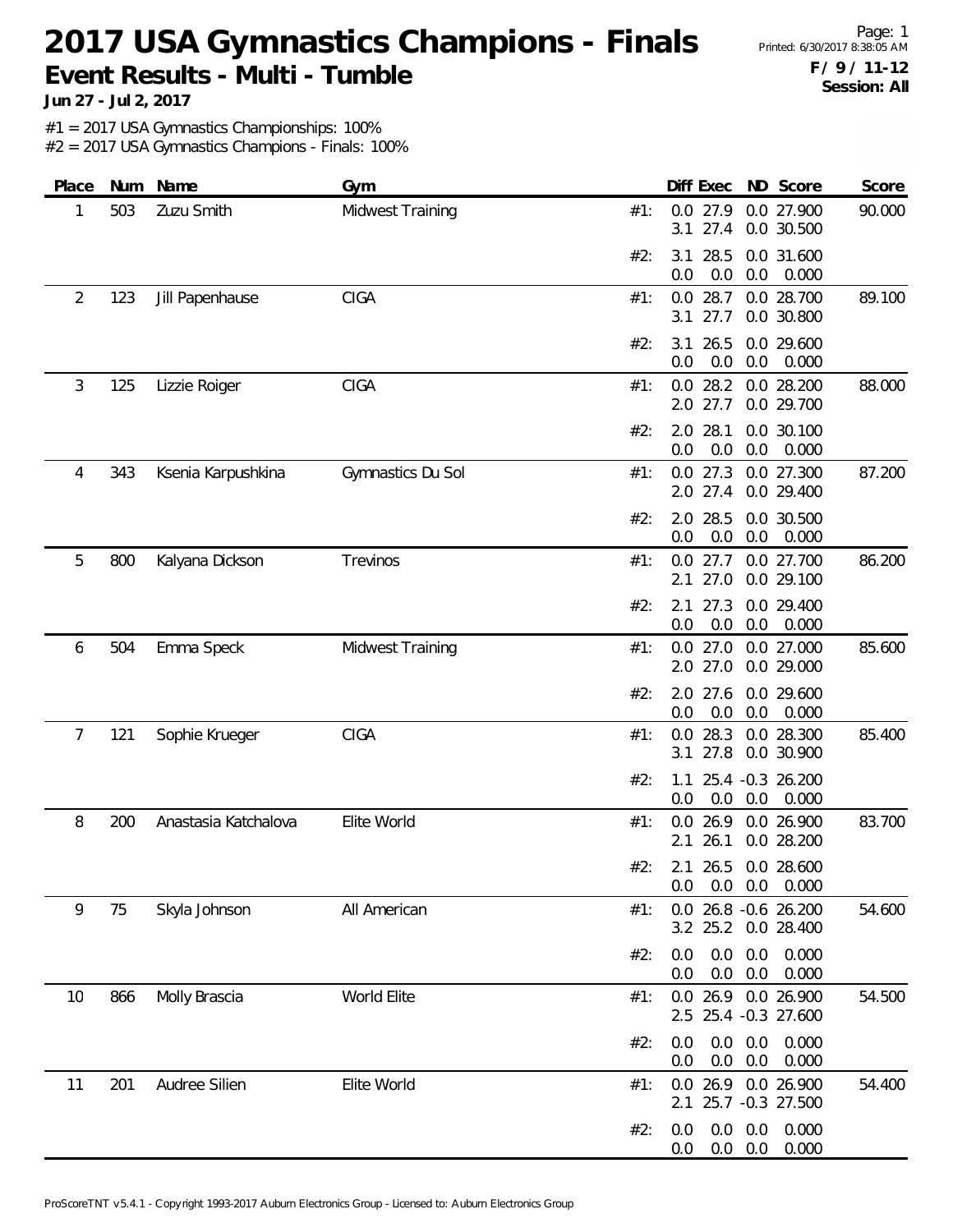# 2017 USA Gymnastics Champions - Finals Printed: 6/30/2017 8:38:05 AM **Event Results - Multi - Tumble**

Page: 2 **F / 9 / 11-12 Session: All**

**Jun 27 - Jul 2, 2017**

#1 = 2017 USA Gymnastics Championships: 100%

| Place | Num | Name                  | Gym                   | Diff Exec<br>ND Score<br>Score                                          |
|-------|-----|-----------------------|-----------------------|-------------------------------------------------------------------------|
| 12    | 275 | Aurora McBeth         | <b>FlipCity South</b> | 27.6<br>0.0 27.600<br>54.300<br>#1:<br>0.0<br>25.6<br>0.0 26.700<br>1.1 |
|       |     |                       |                       | 0.000<br>#2:<br>0.0<br>0.0<br>0.0<br>0.0<br>0.0<br>0.000<br>0.0         |
| 13    | 495 | <b>Grace Mills</b>    | Midwest Training      | 26.7<br>0.0 26.700<br>0.0<br>52.300<br>#1:<br>1.0 24.6<br>0.0 25.600    |
|       |     |                       |                       | #2:<br>0.0<br>0.0<br>0.000<br>0.0<br>0.0<br>0.0<br>0.0<br>0.000         |
| 14    | 278 | Brenda Riley          | <b>FlipCity South</b> | 51.500<br>0.0 25.9 -0.6 25.300<br>#1:<br>24.2<br>2.0<br>0.0 26.200      |
|       |     |                       |                       | 0.0<br>#2:<br>0.0<br>0.0<br>0.000<br>0.0<br>0.0<br>0.0<br>0.000         |
| 15    | 384 | Kalystah Comer        | Head Over Heels UT    | $0.0$ 24.9<br>0.0 24.900<br>50.000<br>#1:<br>2.0 23.4 -0.3 25.100       |
|       |     |                       |                       | 0.000<br>#2:<br>0.0<br>0.0<br>0.0<br>0.0<br>0.0<br>0.000<br>0.0         |
| 16    | 406 | <b>Faith Deacetis</b> | Horizon Gymnastics    | 24.7<br>0.0 24.700<br>48.200<br>#1:<br>0.0<br>24.4 -3.0 23.500<br>2.1   |
|       |     |                       |                       | #2:<br>0.0<br>0.0<br>0.0<br>0.000<br>$0.0\,$<br>0.0<br>0.0<br>0.000     |
| 17    | 401 | Kaislyn Jensen        | <b>High Point</b>     | 24.1 -0.6 23.500<br>47.900<br>#1:<br>0.0<br>23.0 -0.6 24.400<br>2.0     |
|       |     |                       |                       | #2:<br>0.0<br>0.0<br>0.0<br>0.000<br>0.0<br>0.0<br>0.000<br>0.0         |
| 18    | 848 | Audrey Avondet        | Wasatch               | 0.0 24.6 -0.6 24.000<br>47.400<br>#1:<br>$1.2$ 22.2<br>0.0 23.400       |
|       |     |                       |                       | 0.0<br>0.000<br>#2:<br>0.0<br>0.0<br>0.0<br>0.0<br>0.000<br>0.0         |
| 19    | 298 | Morgan VanDyck        | Fox Valley T&T        | 23.9<br>0.0 23.900<br>47.200<br>#1:<br>0.0<br>22.2<br>0.0 23.300<br>1.1 |
|       |     |                       |                       | #2: 0.0 0.0 0.0 0.000<br>0.000<br>0.0<br>0.0<br>0.0                     |
| 20    | 418 | Skylar Reale          | Indigo                | 0.0 19.9<br>0.0 19.900<br>45.300<br>#1:<br>2.0 23.4<br>0.0 25.400       |
|       |     |                       |                       | #2:<br>0.0<br>0.0<br>0.0<br>0.000<br>$0.0\quad 0.0$<br>0.000<br>0.0     |
| 21    | 78  | <b>Brandi McMains</b> | All American          | 0.0 23.0 -0.3 22.700<br>45.100<br>#1:<br>2.0 23.4 -3.0 22.400           |
|       |     |                       |                       | $0.0\quad 0.0$<br>0.000<br>#2:<br>0.0<br>$0.0\quad 0.0$<br>0.000<br>0.0 |
| 22    | 386 | Kira Johnson          | Head Over Heels UT    | 0.0 23.3 -0.6 22.700<br>42.900<br>#1:<br>2.0 21.8 -3.6 20.200           |
|       |     |                       |                       | $0.0\ 0.0$<br>0.000<br>#2:<br>0.0<br>$0.0\ 0.0$<br>0.000<br>0.0         |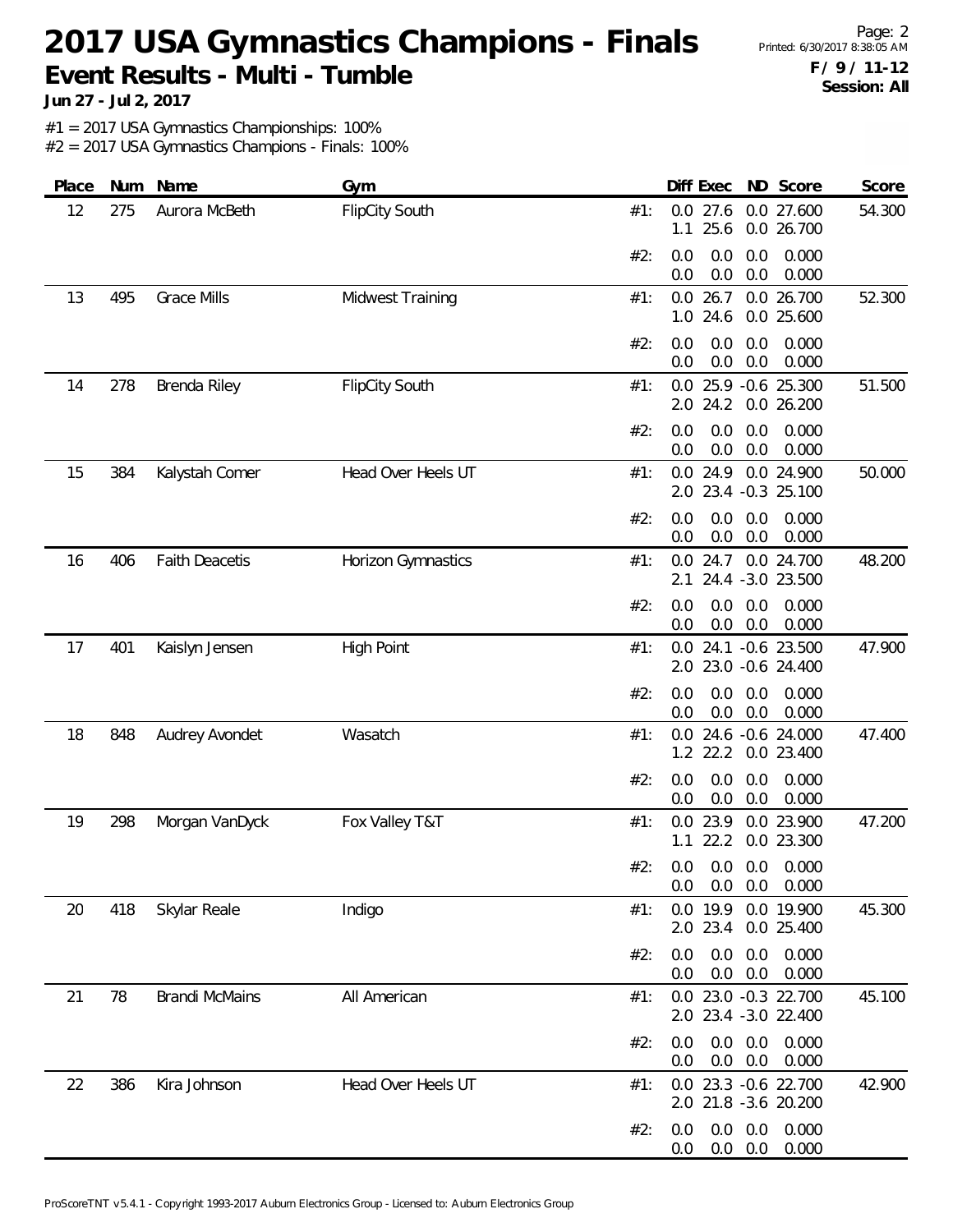# 2017 USA Gymnastics Champions - Finals Printed: 6/30/2017 8:38:05 AM **Event Results - Multi - Tumble**

Page: 3 **F / 9 / 11-12 Session: All**

**Jun 27 - Jul 2, 2017**

#1 = 2017 USA Gymnastics Championships: 100%

| Place | Num Name            | Gvm                | Diff Exec ND Score                                                                      |               |       | Score  |
|-------|---------------------|--------------------|-----------------------------------------------------------------------------------------|---------------|-------|--------|
| 23    | 446 Rayleigh Huette | K and L Tumbletown | $\#1$ : 0.0 0.0 0.0 0.000<br>2.0 23.3 0.0 25.300<br>#2: 0.0 0.0 0.0 0.000<br>0.0<br>0.0 | $0.0^{\circ}$ | 0.000 | 25.300 |
|       |                     |                    |                                                                                         |               |       |        |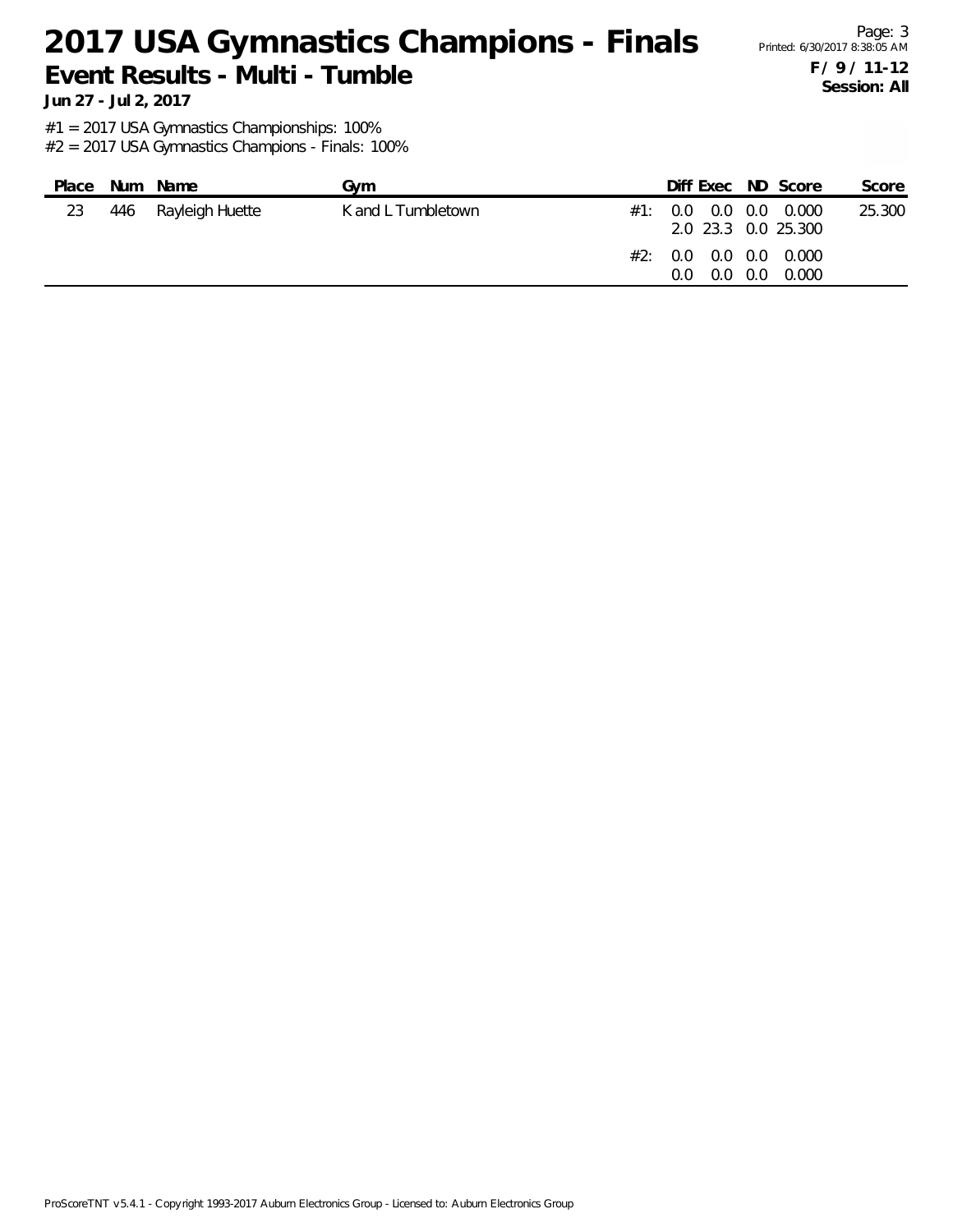# 2017 USA Gymnastics Champions - Finals Printed: 6/30/2017 8:45:20 AM **Event Results - Multi - Tumble**

Page: 1 **M / 9 / 11-12 Session: All**

**Jun 27 - Jul 2, 2017**

#1 = 2017 USA Gymnastics Championships: 100%

| Place |     | Num Name    | Gym              | Diff Exec ND Score                                       |     |       | Score  |
|-------|-----|-------------|------------------|----------------------------------------------------------|-----|-------|--------|
|       | 489 | Aidan Blaze | Midwest Training | $\#1$ : 0.0 27.3 0.0 27.300<br>2.0 27.0 0.0 29.000       |     |       | 85.000 |
|       |     |             |                  | $\#2$ : 2.0 26.7 0.0 28.700<br>$0.0$ $0.0$ $0.0$ $0.000$ |     |       |        |
|       | 493 | Ty Johnson  | Midwest Training | $\#1$ : 0.0 26.3 0.0 26.300<br>2.0 26.1 0.0 28.100       |     |       | 77.500 |
|       |     |             | #2:              | 1.1 22.0 0.0 23.100<br>0.0<br>$0.0^{\circ}$              | 0.0 | 0.000 |        |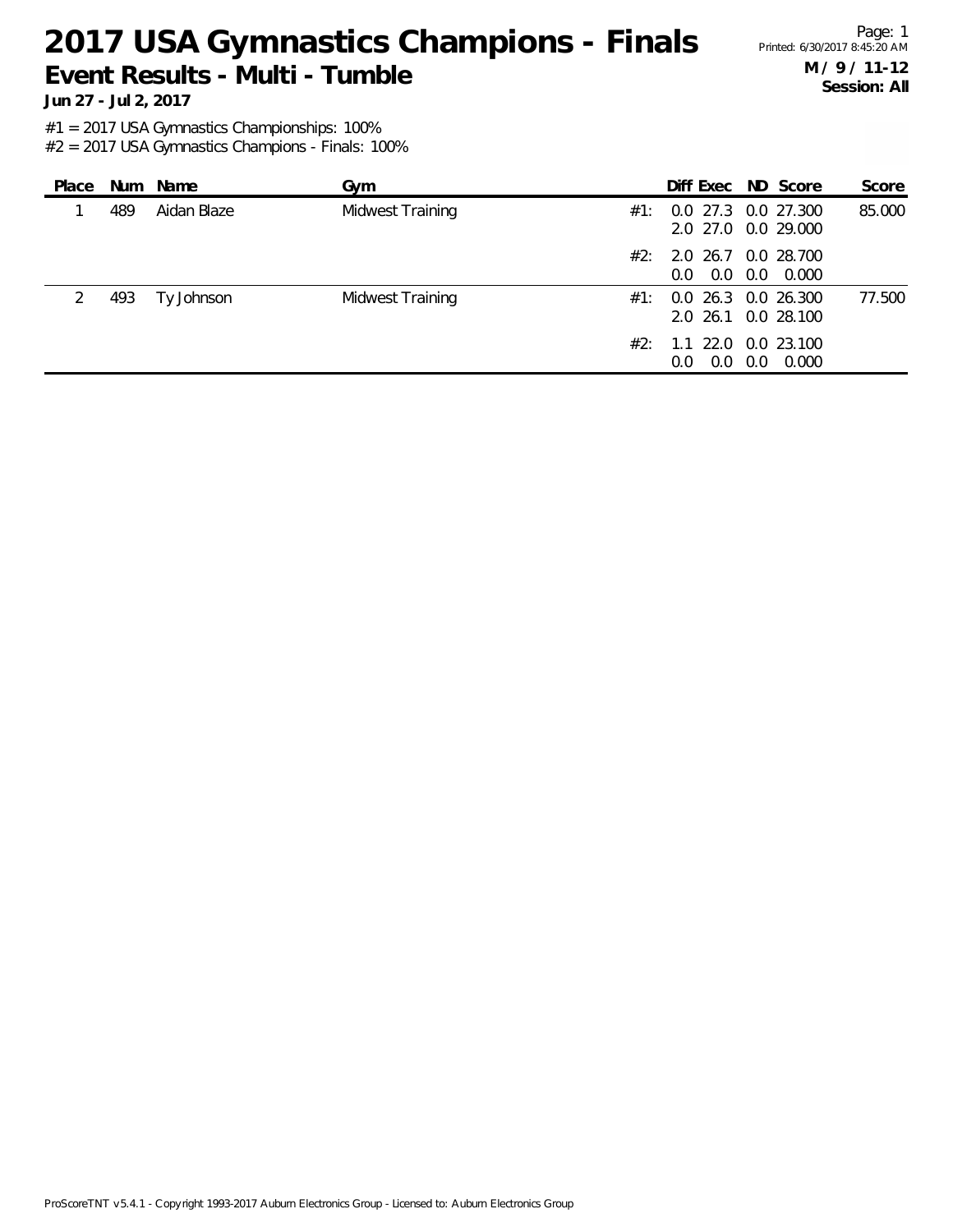# 2017 USA Gymnastics Champions - Finals Printed: 6/30/2017 8:45:58 AM **Event Results - Multi - Tumble**

Page: 1 **F / 9 / 13-14 Session: All**

**Jun 27 - Jul 2, 2017**

#1 = 2017 USA Gymnastics Championships: 100%

| Place          | Num | Name                  | Gym                      |     | Diff Exec                 | ND Score                                | Score  |
|----------------|-----|-----------------------|--------------------------|-----|---------------------------|-----------------------------------------|--------|
| 1              | 577 | Reese Nix             | Oklahoma Extreme         | #1: | $0.0$ 28.2<br>3.2 27.3    | 0.0 28.200<br>0.0 30.500                | 89.600 |
|                |     |                       |                          | #2: | $3.2$ 27.7<br>0.0<br>0.0  | 0.0 30.900<br>0.0<br>0.000              |        |
| $\overline{2}$ | 578 | <b>Avery Slick</b>    | Oklahoma Extreme         | #1: | $0.0$ 27.7<br>3.2 27.3    | 0.0 27.700<br>0.0 30.500                | 88.400 |
|                |     |                       |                          | #2: | 3.2 27.0<br>0.0<br>0.0    | 0.0 30.200<br>0.0<br>0.000              |        |
| 3              | 844 | Kira Schwartz         | Wallers GymJam           | #1: | 26.7<br>3.1               | 0.0 27.4 0.0 27.400<br>0.0 29.800       | 86.400 |
|                |     |                       |                          | #2: | 3.1<br>26.1<br>0.0<br>0.0 | 0.0 29.200<br>0.0<br>0.000              |        |
| 4T             | 124 | Le'Char Payton-Morgan | CIGA                     | #1: | $0.0$ 27.0<br>$2.0$ 27.4  | 0.0 27.000<br>0.0 29.400                | 85.900 |
|                |     |                       |                          | #2: | 2.0 27.5<br>0.0<br>0.0    | 0.0 29.500<br>0.000<br>0.0              |        |
| 5T             | 498 | Sara Rivera           | Midwest Training         | #1: | $0.0$ 27.5<br>2.0 26.6    | 0.0 27.500<br>0.0 28.600                | 85.900 |
|                |     |                       |                          | #2: | 2.0 27.8<br>0.0<br>0.0    | 0.0 29.800<br>0.0<br>0.000              |        |
| 6              | 118 | Hannah Davis          | <b>CIGA</b>              | #1: | $0.0$ 26.8<br>2.1<br>26.6 | 0.0 26.800<br>0.0 28.700                | 85.200 |
|                |     |                       |                          | #2: | 27.6<br>2.1<br>0.0<br>0.0 | 0.0 29.700<br>0.000<br>0.0              |        |
| 7              | 485 | Tatyana Garcia        | <b>Maximum Athletics</b> | #1: | $0.0$ 27.6<br>2.6 26.4    | 0.0 27.600<br>0.0 29.000                | 84.200 |
|                |     |                       |                          | #2: | 0.0<br>0.0                | 2.6 25.6 -0.6 27.600<br>0.0<br>0.000    |        |
| 8              | 172 | Faith Bowers          | Eagle Gymnastics TX      | #1: | 27.6<br>0.0<br>3.2 24.1   | 0.0 27.600<br>0.0 27.300                | 80.400 |
|                |     |                       |                          | #2: | 0.0<br>0.0                | 1.2 24.3 0.0 25.500<br>$0.0\quad 0.000$ |        |
| 9              | 731 | Cecilia Cina          | <b>T&amp;T Express</b>   | #1: | 25.5<br>3.1               | 0.0 26.2 -0.3 25.900<br>0.0 28.600      | 54.500 |
|                |     |                       |                          | #2: | 0.0<br>0.0<br>0.0<br>0.0  | 0.0<br>0.000<br>0.0<br>0.000            |        |
| 10             | 252 | Jamie Patel           | Faith Flip               | #1: | $0.0$ 26.2<br>2.4 25.8    | 0.0 26.200<br>0.0 28.200                | 54.400 |
|                |     |                       |                          | #2: | 0.0<br>0.0<br>0.0<br>0.0  | 0.0<br>0.000<br>0.0<br>0.000            |        |
| 11             | 173 | <b>Hope Bowers</b>    | Eagle Gymnastics TX      | #1: | $0.0$ 26.2<br>25.3<br>2.1 | 0.0 26.200<br>0.0 27.400                | 53.600 |
|                |     |                       |                          | #2: | 0.0<br>0.0<br>0.0<br>0.0  | 0.000<br>0.0<br>0.0<br>0.000            |        |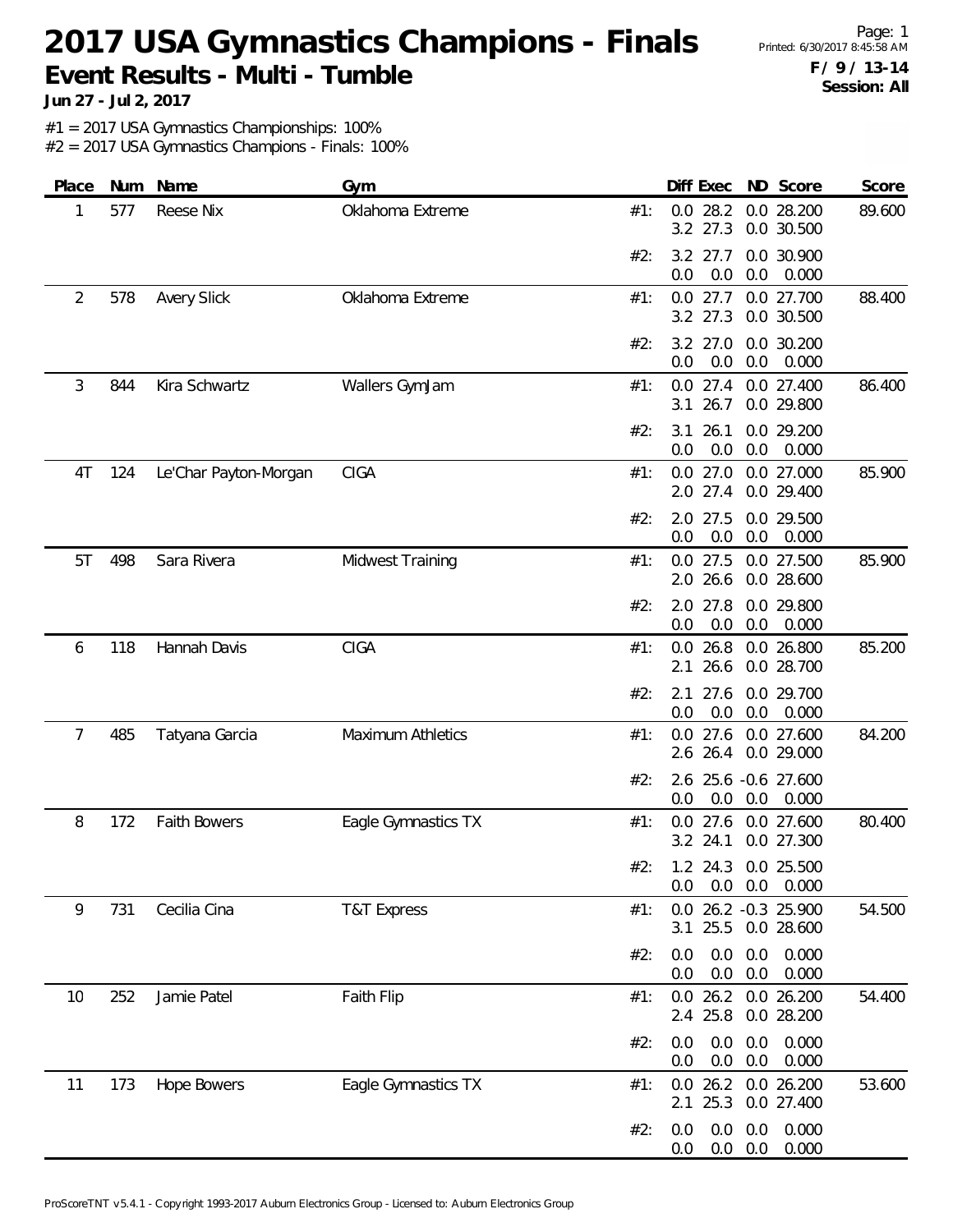# 2017 USA Gymnastics Champions - Finals Printed: 6/30/2017 8:45:58 AM **Event Results - Multi - Tumble**

Page: 2 **F / 9 / 13-14 Session: All**

**Jun 27 - Jul 2, 2017**

#1 = 2017 USA Gymnastics Championships: 100%

| Place | Num | Name                    | Gym                      |     | Diff Exec                                  | ND Score                 |                | Score  |
|-------|-----|-------------------------|--------------------------|-----|--------------------------------------------|--------------------------|----------------|--------|
| 12    | 801 | Tori Fowler             | Trevinos                 | #1: | $0.0$ 27.3<br>1.2 24.9                     | 0.0 27.300<br>0.0 26.100 |                | 53.400 |
|       |     |                         |                          | #2: | 0.0<br>0.0<br>0.0<br>0.0                   | 0.0<br>0.0               | 0.000<br>0.000 |        |
| 13    | 212 | Brinn Durocher          | <b>ESCX</b>              | #1: | 25.2<br>0.0<br>2.4 25.5                    | 0.0 25.200<br>0.0 27.900 |                | 53.100 |
|       |     |                         |                          | #2: | 0.0<br>0.0<br>0.0<br>0.0                   | 0.0<br>0.0               | 0.000<br>0.000 |        |
| 14    | 824 | Alyssa Britt            | Upsidedowners            | #1: | $0.0$ 26.3<br>24.5<br>2.1                  | 0.0 26.300<br>0.0 26.600 |                | 52.900 |
|       |     |                         |                          | #2: | 0.0<br>0.0<br>$0.0\,$<br>0.0               | 0.0<br>0.0               | 0.000<br>0.000 |        |
| 15    | 509 | Joney Servantes         | Millers Gymnastics       | #1: | 25.8<br>0.0<br>24.9<br>2.1                 | 0.0 25.800<br>0.0 27.000 |                | 52.800 |
|       |     |                         |                          | #2: | 0.0<br>0.0<br>0.0<br>0.0                   | 0.0<br>0.0               | 0.000<br>0.000 |        |
| 16    | 347 | Brenna Busch            | Gypsy Flyers - MG        | #1: | 25.5<br>0.0<br>24.5<br>2.1                 | 0.0 25.500<br>0.0 26.600 |                | 52.100 |
|       |     |                         |                          | #2: | 0.0<br>0.0<br>0.0<br>0.0                   | 0.0<br>0.0               | 0.000<br>0.000 |        |
| 17    | 831 | Kiley Irlbeck           | Upsidedowners            | #1: | $0.0$ 26.5<br>23.0<br>2.5                  | 0.0 26.500<br>0.0 25.500 |                | 52.000 |
|       |     |                         |                          | #2: | 0.0<br>0.0<br>0.0<br>0.0                   | 0.0<br>0.0               | 0.000<br>0.000 |        |
| 18    | 149 | Nikita Oberoi           | <b>Dulles Gymnastics</b> | #1: | 24.8<br>0.0<br>24.5<br>2.1                 | 0.0 24.800<br>0.0 26.600 |                | 51.400 |
|       |     |                         |                          | #2: | 0.0<br>0.0<br>0.0<br>0.0                   | 0.0<br>0.0               | 0.000<br>0.000 |        |
| 19    | 385 | Jaycee Jarrett          | Head Over Heels UT       | #1: | 24.6<br>0.0<br>2.0 24.5                    | 0.0 24.600<br>0.0 26.500 |                | 51.100 |
|       |     |                         |                          |     | #2: 0.0 0.0 0.0 0.000<br>0.0<br>0.0        | 0.0                      | 0.000          |        |
| 20    | 594 | Karlee English          | PH TNT gym               | #1: | 0.0 24.8 0.0 24.800<br>2.7 23.4 0.0 26.100 |                          |                | 50.900 |
|       |     |                         |                          | #2: | 0.0<br>0.0<br>0.0<br>0.0                   | 0.0<br>0.0               | 0.000<br>0.000 |        |
| 21    | 276 | <b>Trinity Moreland</b> | <b>FlipCity South</b>    | #1: | $0.0$ 23.5<br>2.0 25.2                     | 0.0 23.500<br>0.0 27.200 |                | 50.700 |
|       |     |                         |                          | #2: | 0.0<br>0.0<br>0.0<br>0.0                   | 0.0<br>0.0               | 0.000<br>0.000 |        |
| 22    | 29  | Keely Esch              | Acrospirits              | #1: | $0.0$ 24.1<br>2.0 23.4                     | 0.0 24.100<br>0.0 25.400 |                | 49.500 |
|       |     |                         |                          | #2: | 0.0<br>0.0<br>0.0                          | 0.0<br>$0.0\ 0.0$        | 0.000<br>0.000 |        |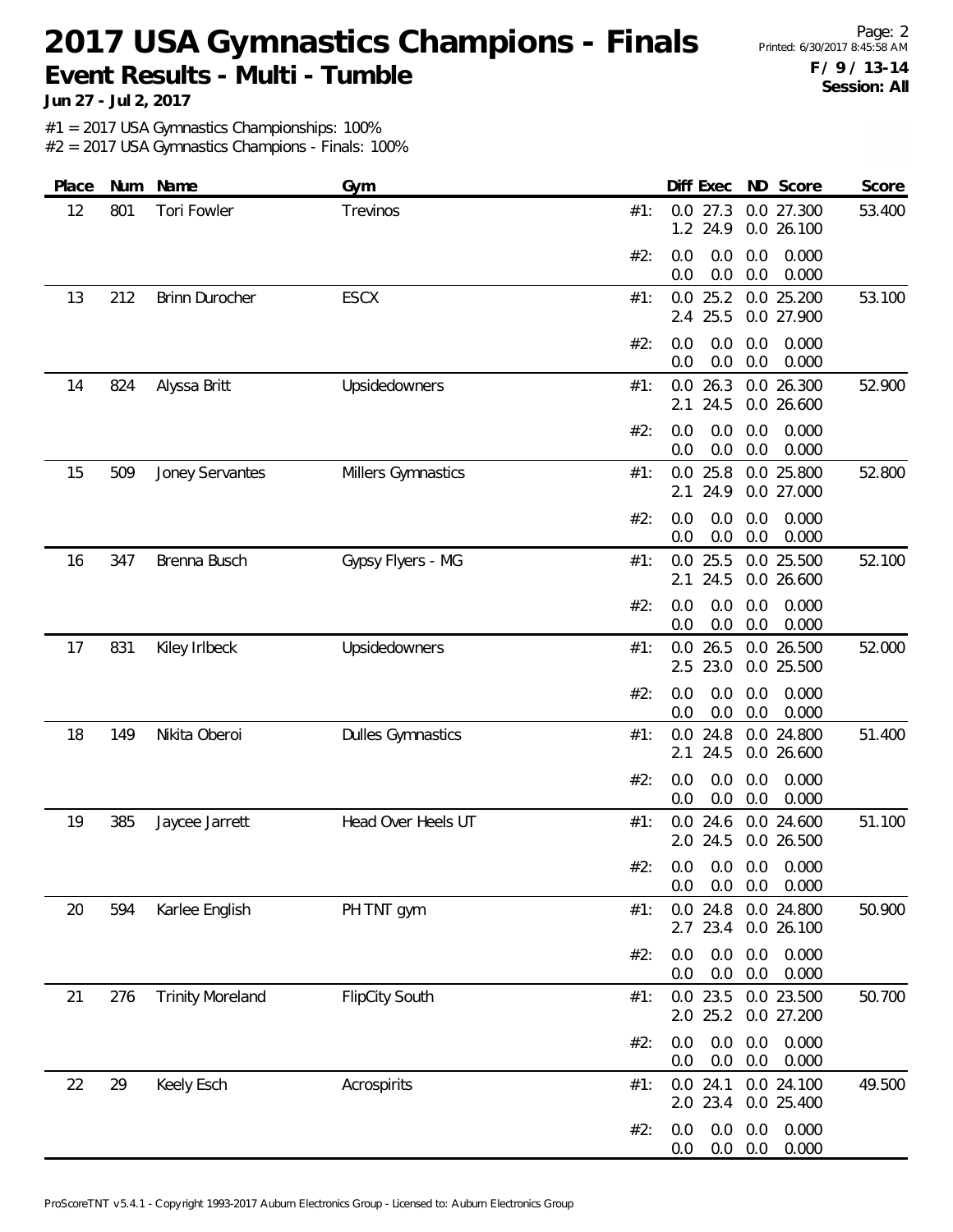# 2017 USA Gymnastics Champions - Finals Printed: 6/30/2017 8:45:58 AM **Event Results - Multi - Tumble**

Page: 3 **F / 9 / 13-14 Session: All**

**Jun 27 - Jul 2, 2017**

#1 = 2017 USA Gymnastics Championships: 100%

| Place |     | Num Name       | Gym              |     | Diff Exec ND Score                               |            |                | Score  |
|-------|-----|----------------|------------------|-----|--------------------------------------------------|------------|----------------|--------|
| 23    | 911 | Taylor Kline   | Zero Gravity T&T | #1: | 22.7<br>0.0<br>2.1 24.4 0.0 26.500               |            | 0.0 22.700     | 49.200 |
|       |     |                |                  | #2: | 0.0<br>0.0<br>0.0<br>0.0                         | 0.0<br>0.0 | 0.000<br>0.000 |        |
| 24    | 414 | Natalie Aguiar | Indigo           | #1: | $0.0$ 23.5 $-0.6$ 22.900<br>1.0 21.6 0.0 22.600  |            |                | 45.500 |
|       |     |                |                  | #2: | 0.0<br>0.0<br>0.0<br>$0.0^{\circ}$               | 0.0<br>0.0 | 0.000<br>0.000 |        |
| 25    | 526 | Kailey Epstein | Motion Gym       | #1: | $0.0$ 23.0 $-0.3$ 22.700<br>2.0 22.8 -3.0 21.800 |            |                | 44.500 |
|       |     |                |                  | #2: | 0.0<br>0.0<br>0.0<br>0.0                         | 0.0<br>0.0 | 0.000<br>0.000 |        |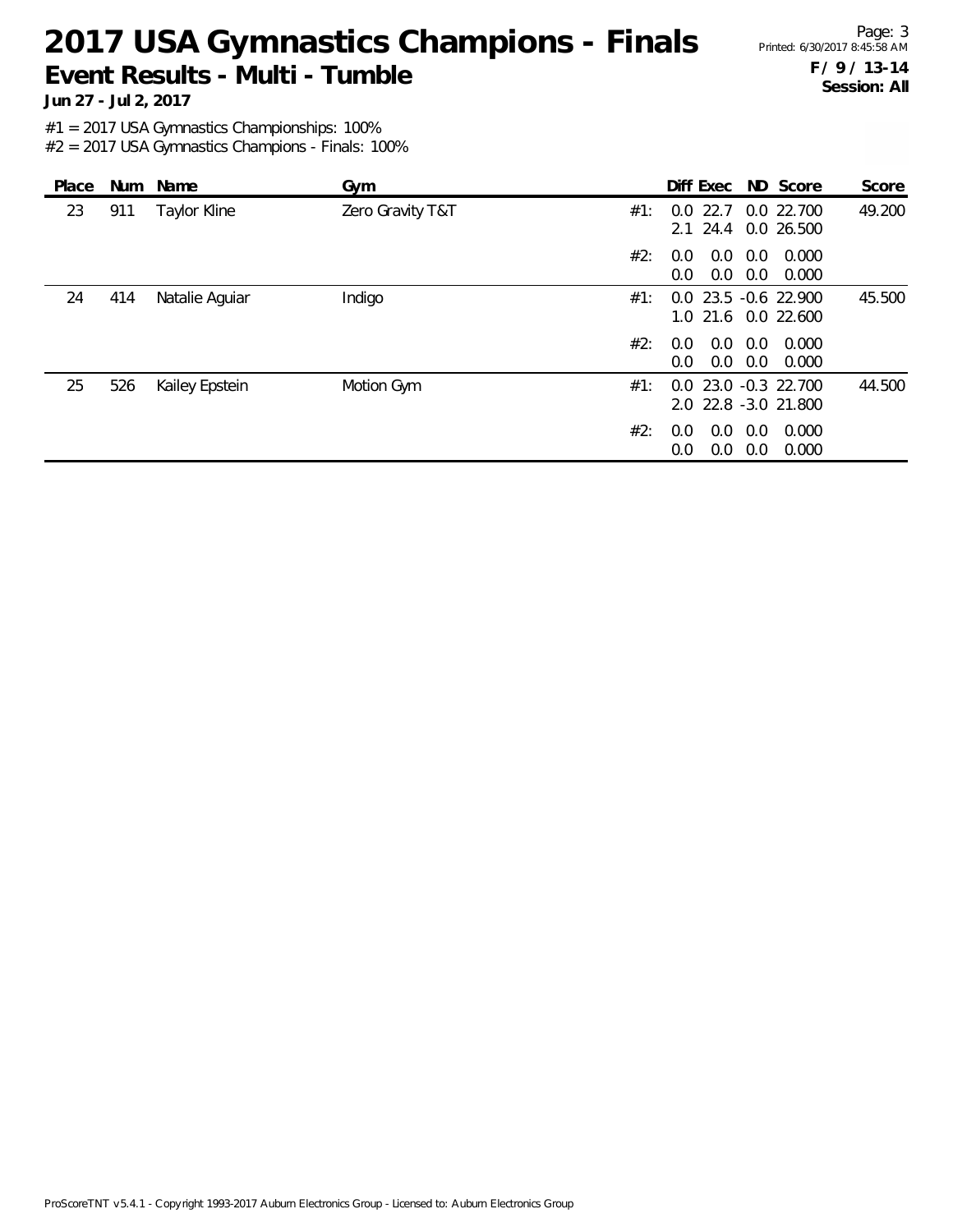# 2017 USA Gymnastics Champions - Finals Printed: 6/30/2017 8:41:35 AM **Event Results - Multi - Tumble**

Page: 1 **M / 9 / 13-14 Session: All**

**Jun 27 - Jul 2, 2017**

#1 = 2017 USA Gymnastics Championships: 100%

| Place | Num | Name               | Gym                    |     | Diff Exec                                       | ND Score<br>Score                  |
|-------|-----|--------------------|------------------------|-----|-------------------------------------------------|------------------------------------|
| 1     | 813 | Gage Sieren        | <b>Twist and Shout</b> | #1: | 25.4<br>0.0<br>3.2 26.4 -0.3 29.300             | 81.500<br>0.0 25.400               |
|       |     |                    |                        | #2: | 25.3 -0.6 26.800<br>2.1<br>0.0<br>0.0<br>0.0    | 0.000                              |
| 2     | 108 | Adam Herms         | Capital Gymnastics     | #1: | $0.0$ 26.2<br>23.5<br>2.7                       | 81.200<br>0.0 26.200<br>0.0 26.200 |
|       |     |                    |                        | #2: | 2.0 26.8<br>0.0<br>0.0<br>0.0                   | 0.0 28.800<br>0.000                |
| 3     | 251 | Alex Laster        | Faith Flip             | #1: | 0.026.3<br>22.8<br>2.4                          | 78.400<br>0.0 26.300<br>0.0 25.200 |
|       |     |                    |                        | #2: | 2.4 25.1<br>0.0<br>0.0<br>0.0                   | $-0.6$ 26.900<br>0.000             |
| 4     | 214 | Hunter Moravec     | <b>ESCX</b>            | #1: | $0.0$ 24.3<br>2.3 23.8                          | 0.0 24.300<br>76.500<br>0.0 26.100 |
|       |     |                    |                        | #2: | 2.3 24.4 -0.6 26.100<br>0.0<br>0.0<br>0.0       | 0.000                              |
| 5     | 282 | Joshua Checketts   | Flipside               | #1: | 25.2 0.0 25.200<br>0.0<br>2.9 23.0 -3.0 22.900  | 73.700                             |
|       |     |                    |                        | #2: | 2.5 23.4 -0.3 25.600<br>0.0<br>0.0<br>0.0       | 0.000                              |
| 6     | 823 | <b>Trevor Wolf</b> | Unique Sports TNT      | #1: | 0.0 22.9 -3.0 19.900<br>23.7 -3.0 22.700<br>2.0 | 64.800                             |
|       |     |                    |                        | #2: | $1.2$ 21.0<br>0.0<br>0.0<br>0.0                 | 0.0 22.200<br>0.000                |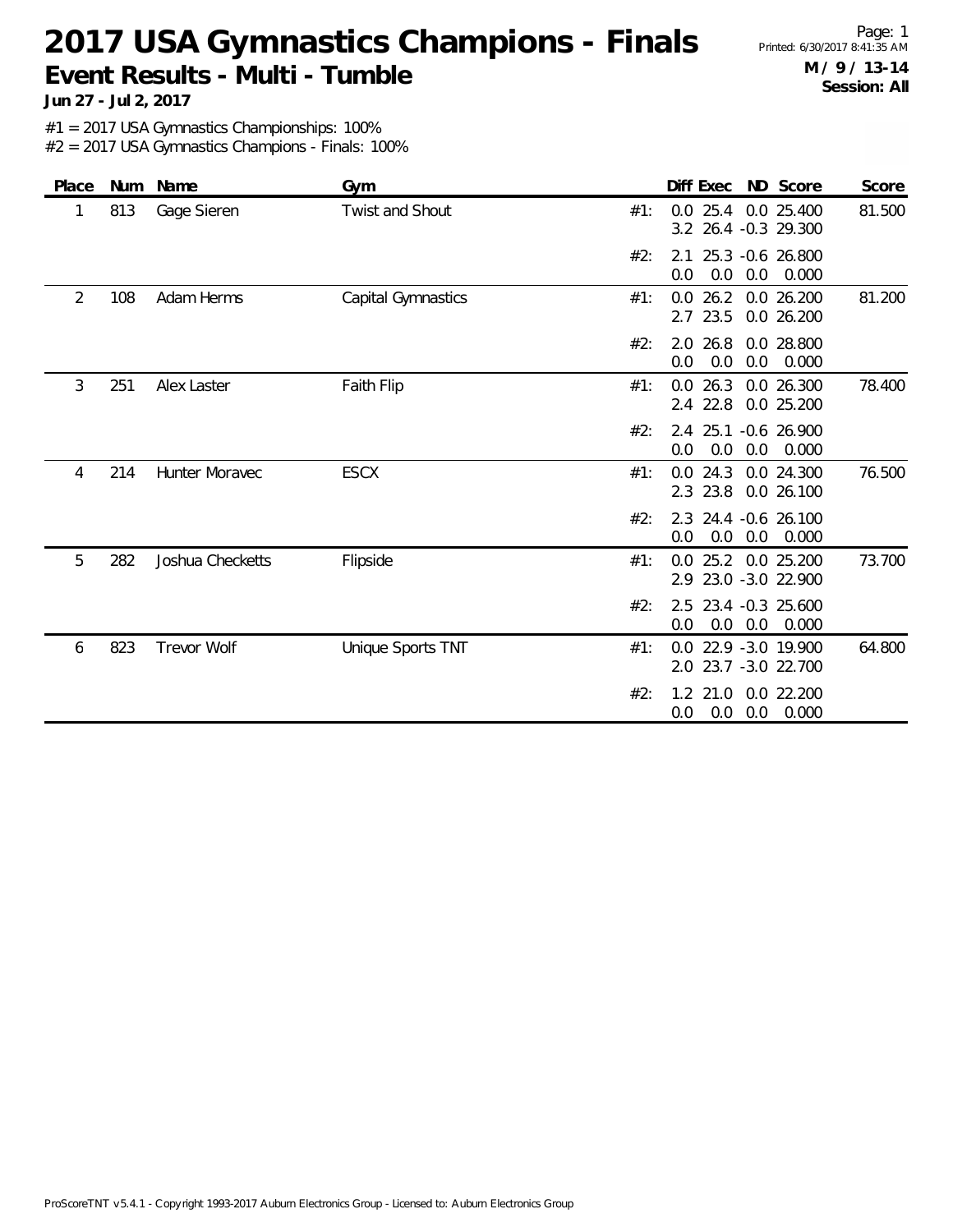# 2017 USA Gymnastics Champions - Finals Printed: 6/30/2017 8:31:57 AM **Event Results - Multi - Tumble**

Page: 1 **F / 9 / 15+ Session: All**

**Jun 27 - Jul 2, 2017**

#1 = 2017 USA Gymnastics Championships: 100%

| Place      |     | Num Name         | Gym                        |     | Diff Exec ND Score                         |                          | Score          |
|------------|-----|------------------|----------------------------|-----|--------------------------------------------|--------------------------|----------------|
| 1          | 572 | Abby Bertrem     | Oklahoma Extreme           | #1: | $0.0$ 28.8<br>3.2 27.4                     | 0.0 28.800<br>0.0 30.600 | 90.700         |
|            |     |                  |                            | #2: | 28.1<br>3.2<br>0.0<br>0.0                  | 0.0 31.300<br>0.0        | 0.000          |
| 2          | 429 | Sydney Harrison  | <b>Integrity Athletics</b> | #1: | 28.8<br>0.0<br>26.7<br>2.0                 | 0.0 28.800<br>0.0 28.700 | 87.900         |
|            |     |                  |                            | #2: | 28.4<br>2.0<br>0.0<br>0.0                  | 0.0 30.400<br>0.0        | 0.000          |
| 3          | 381 | Maya McGuire     | Head Over Heels CA         | #1: | $0.0$ 27.2<br>26.4<br>3.1                  | 0.0 27.200<br>0.0 29.500 | 87.400         |
|            |     |                  |                            | #2: | 27.6<br>3.1<br>0.0<br>0.0                  | 0.0 30.700<br>0.0        | 0.000          |
| 4          | 122 | Olivia Minor     | <b>CIGA</b>                | #1: | 27.5<br>0.0<br>26.6<br>2.1                 | 0.0 27.500<br>0.0 28.700 | 86.600         |
|            |     |                  |                            | #2: | 28.3<br>2.1<br>0.0<br>0.0                  | 0.0 30.400<br>0.0        | 0.000          |
| 5          | 116 | Sophia Echendu   | Chicago Park Dist          | #1: | $0.0$ 27.3<br>26.2<br>2.0                  | 0.0 27.300<br>0.0 28.200 | 85.300         |
|            |     |                  |                            | #2: | 2.0<br>27.8<br>0.0<br>0.0                  | 0.0 29.800<br>0.0        | 0.000          |
| 6          | 827 | McKenna Dawson   | Upsidedowners              | #1: | $0.0$ 28.4<br>1.2 25.6                     | 0.0 28.400<br>0.0 26.800 | 84.700         |
|            |     |                  |                            | #2: | 3.4<br>0.0<br>0.0                          | 26.7 -0.6 29.500<br>0.0  | 0.000          |
| 7          | 803 | Ashlynn Bohmfalk | <b>TT</b>                  | #1: | 26.7<br>0.0<br>26.1<br>2.1                 | 0.0 26.700<br>0.0 28.200 | 83.800         |
|            |     |                  |                            | #2: | 26.8<br>2.1<br>0.0<br>0.0                  | 0.0 28.900<br>0.0        | 0.000          |
| 8          | 779 | Kaley DeWeese    | The Palaestra              | #1: | $0.0$ 26.2<br>2.0 26.6                     | 0.0 26.200<br>0.0 28.600 | 83.400         |
|            |     |                  |                            |     | #2: 1.9 26.7 0.0 28.600<br>0.0<br>$0.0\,$  | $0.0\quad 0.000$         |                |
| 9T         | 182 | Ellee Edgar      | Eagle Gymnastics TX        | #1: | 0.0 27.6 0.0 27.600<br>1.0 26.0 0.0 27.000 |                          | 54.600         |
|            |     |                  |                            | #2: | 0.0<br>0.0<br>0.0<br>0.0                   | 0.0<br>0.0               | 0.000<br>0.000 |
| <b>10T</b> | 420 | Chloe Bibler     | Infinite Bounds            | #1: | $0.0$ 26.9<br>3.4 24.3                     | 0.0 26.900<br>0.0 27.700 | 54.600         |
|            |     |                  |                            | #2: | 0.0<br>0.0<br>0.0<br>0.0                   | 0.0<br>0.0               | 0.000<br>0.000 |
| 11         | 806 | Autumn Kreiter   | <b>TT</b>                  | #1: | $0.0$ 25.7<br>26.0<br>2.1                  | 0.0 25.700<br>0.0 28.100 | 53.800         |
|            |     |                  |                            | #2: | 0.0<br>0.0<br>0.0                          | 0.0<br>$0.0\quad 0.0$    | 0.000<br>0.000 |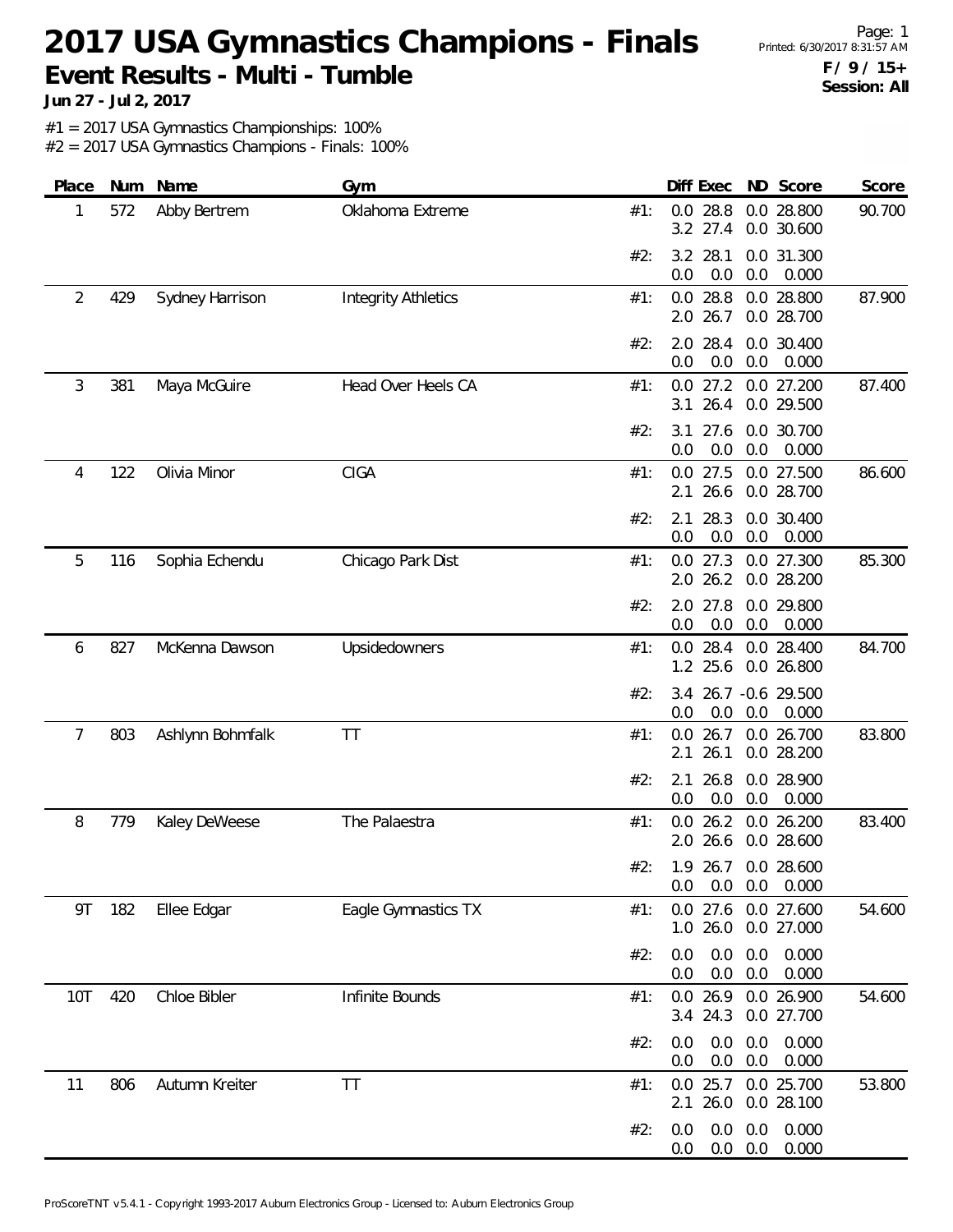# 2017 USA Gymnastics Champions - Finals Printed: 6/30/2017 8:31:57 AM **Event Results - Multi - Tumble**

Page: 2 **F / 9 / 15+ Session: All**

**Jun 27 - Jul 2, 2017**

#1 = 2017 USA Gymnastics Championships: 100%

| Place | Num | Name                  | Gym                        |     | Diff Exec                                   |            | ND Score                       | Score  |
|-------|-----|-----------------------|----------------------------|-----|---------------------------------------------|------------|--------------------------------|--------|
| 12    | 555 | Anna Davis            | Novaks                     | #1: | 0.0<br>26.6<br>25.0<br>2.1                  |            | 0.0 26.600<br>0.0 27.100       | 53.700 |
|       |     |                       |                            | #2: | 0.0<br>0.0<br>0.0<br>0.0                    | 0.0<br>0.0 | 0.000<br>0.000                 |        |
| 13    | 193 | Jordan Germany        | ECT                        | #1: | $0.0$ 24.4<br>26.2<br>2.1                   |            | 0.0 24.400<br>0.0 28.300       | 52.700 |
|       |     |                       |                            | #2: | 0.0<br>0.0<br>0.0<br>0.0                    | 0.0<br>0.0 | 0.000<br>0.000                 |        |
| 14    | 761 | <b>Riley Harrison</b> | Team OC                    | #1: | 24.0<br>0.0<br>26.1<br>2.0                  |            | 0.0 24.000<br>0.0 28.100       | 52.100 |
|       |     |                       |                            | #2: | 0.0<br>0.0<br>0.0<br>0.0                    | 0.0<br>0.0 | 0.000<br>0.000                 |        |
| 15    | 190 | Amanda Thompson       | Eagle Gymnastics TX        | #1: | $0.0$ 24.8<br>3.4 23.8                      |            | 0.0 24.800<br>0.0 27.200       | 52.000 |
|       |     |                       |                            | #2: | 0.0<br>0.0<br>0.0<br>0.0                    | 0.0<br>0.0 | 0.000<br>0.000                 |        |
| 16    | 770 | Logan Wright          | <b>Texas Twisters</b>      | #1: | 25.2<br>0.0<br>24.4<br>2.1                  |            | 0.0 25.200<br>0.0 26.500       | 51.700 |
|       |     |                       |                            | #2: | 0.0<br>0.0<br>0.0<br>0.0                    | 0.0<br>0.0 | 0.000<br>0.000                 |        |
| 17    | 411 | Lexus Sweet           | Horizon Gymnastics         | #1: | $0.0$ 25.2<br>2.0 23.9                      |            | 0.0 25.200<br>0.0 25.900       | 51.100 |
|       |     |                       |                            | #2: | 0.0<br>0.0<br>0.0<br>0.0                    | 0.0<br>0.0 | 0.000<br>0.000                 |        |
| 18    | 425 | Sidney Boroff         | <b>Integrity Athletics</b> | #1: | $0.0$ 24.9<br>2.0 24.1                      |            | 0.0 24.900<br>0.0 26.100       | 51.000 |
|       |     |                       |                            | #2: | 0.0<br>0.0<br>0.0<br>0.0                    | 0.0<br>0.0 | 0.000<br>0.000                 |        |
| 19    | 793 | Alex Holland          | Tornado Sport Club         | #1: | 0.0<br>23.7<br>3.1                          |            | 25.0 -0.9 24.100<br>0.0 26.800 | 50.900 |
|       |     |                       |                            | #2∙ | 0.0 0.0 0.0 0.000<br>0.0<br>0.0             | 0.0        | 0.000                          |        |
| 20    | 81  | Nichole Servantez     | All American               | #1: | $0.0$ 25.4<br>23.9<br>1.1                   |            | 0.0 25.400<br>0.0 25.000       | 50.400 |
|       |     |                       |                            | #2: | 0.0<br>0.0<br>0.0<br>0.0                    | 0.0<br>0.0 | 0.000<br>0.000                 |        |
| 21    | 80  | Kayla Servantez       | All American               | #1: | 0.0 24.2 0.0 24.200<br>2.1 23.2 -0.3 25.000 |            |                                | 49.200 |
|       |     |                       |                            | #2: | 0.0<br>0.0<br>0.0<br>0.0                    | 0.0<br>0.0 | 0.000<br>0.000                 |        |
| 22    | 197 | Caidyn Garrett        | Elite Gymnastics           | #1: | 0.0 24.3 0.0 24.300<br>1.0 23.8             |            | 0.0 24.800                     | 49.100 |
|       |     |                       |                            | #2: | 0.0<br>0.0<br>0.0<br>0.0                    | 0.0<br>0.0 | 0.000<br>0.000                 |        |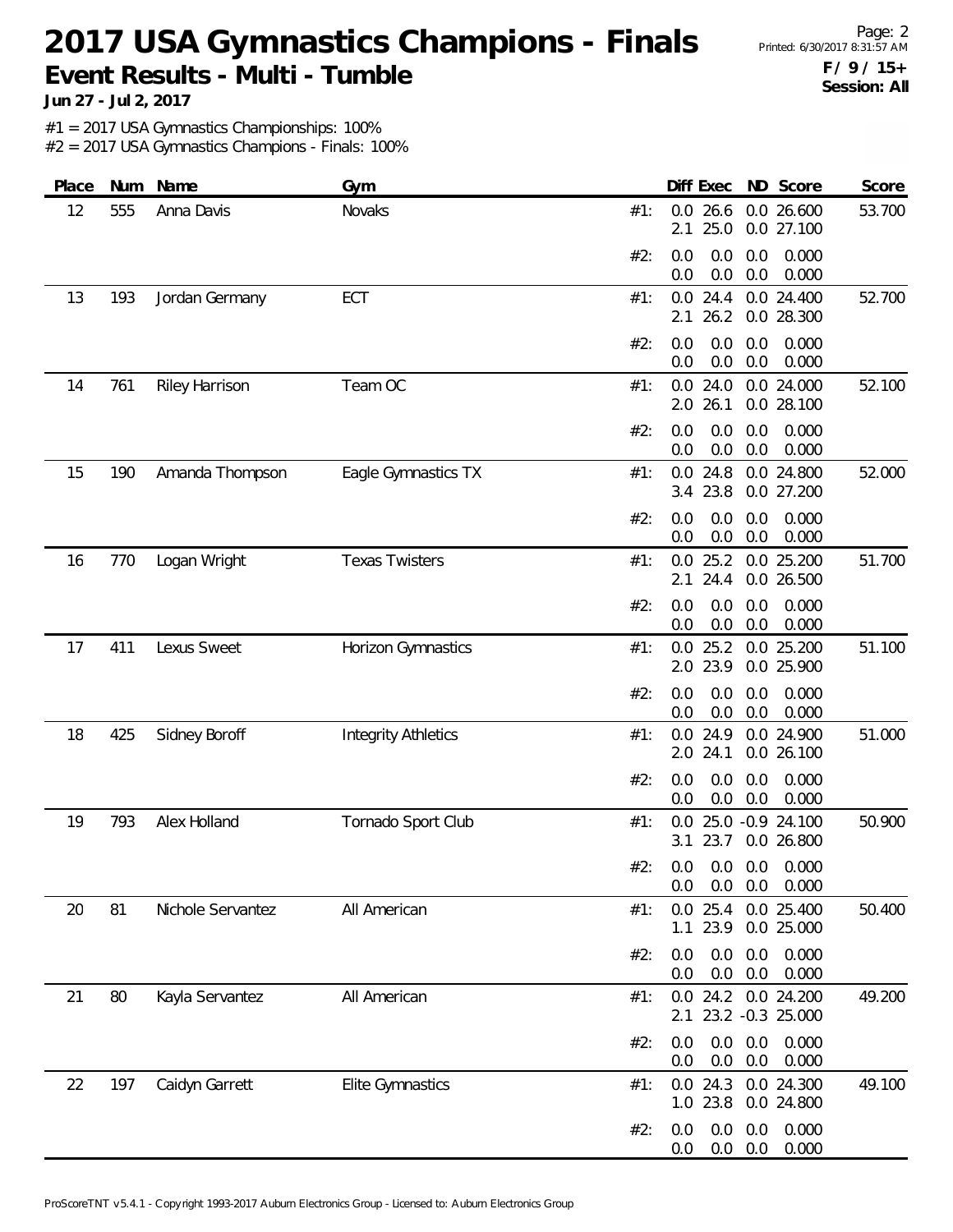# 2017 USA Gymnastics Champions - Finals Printed: 6/30/2017 8:31:57 AM **Event Results - Multi - Tumble**

Page: 3 **F / 9 / 15+ Session: All**

**Jun 27 - Jul 2, 2017**

#1 = 2017 USA Gymnastics Championships: 100%

| Place | Num | Name                     | Gym                   |     | Diff Exec                                    | ND Score                                 | Score  |
|-------|-----|--------------------------|-----------------------|-----|----------------------------------------------|------------------------------------------|--------|
| 23    | 635 | Kylee Williams           | <b>RMT</b>            | #1: | $0.0$ 24.8<br>22.0<br>1.1                    | 0.0 24.800<br>0.0 23.100                 | 47.900 |
|       |     |                          |                       | #2: | 0.0<br>0.0<br>0.0<br>0.0                     | 0.000<br>0.0<br>0.0<br>0.000             |        |
| 24T   | 768 | Kalli Bramlett           | <b>Texas Twisters</b> | #1: | $0.0$ 23.7<br>1.2 22.8                       | 0.0 23.700<br>0.0 24.000                 | 47.700 |
|       |     |                          |                       | #2: | 0.0<br>0.0<br>0.0<br>0.0                     | 0.0<br>0.000<br>0.0<br>0.000             |        |
| 25T   | 830 | Hope Flournoy            | Upsidedowners         | #1: | 24.1<br>0.0<br>22.1<br>2.1                   | 0.0 24.100<br>$-0.6$ 23.600              | 47.700 |
|       |     |                          |                       | #2: | 0.0<br>0.0<br>0.0<br>0.0                     | 0.0<br>0.000<br>0.0<br>0.000             |        |
| 26    | 409 | Jamie Grella             | Horizon Gymnastics    | #1: | $0.0$ 20.7<br>2.0 24.3                       | 0.0 20.700<br>0.0 26.300                 | 47.000 |
|       |     |                          |                       | #2: | 0.0<br>0.0<br>0.0<br>0.0                     | 0.000<br>0.0<br>0.0<br>0.000             |        |
| 27    | 554 | Rebecca Alphonce         | Novaks                | #1: | 0.0 23.7 -0.6 23.100<br>$0.7$ 22.8           | 0.0 23.500                               | 46.600 |
|       |     |                          |                       | #2: | 0.0<br>0.0<br>$0.0\,$<br>0.0                 | 0.0<br>0.000<br>0.0<br>0.000             |        |
| 28    | 681 | Brighid Rhiannon Johnson | So Cal TTC            | #1: | 0.0 21.5 -0.6 20.900<br>21.6<br>3.0          | 0.0 24.600                               | 45.500 |
|       |     |                          |                       | #2: | 0.0<br>0.0<br>0.0<br>0.0                     | 0.0<br>0.000<br>0.000<br>0.0             |        |
| 29    | 404 | Kalle Blizzard           | Horizon Gymnastics    | #1: | 0.0 22.9 -3.0 19.900<br>2.0 23.0             | 0.0 25.000                               | 44.900 |
|       |     |                          |                       | #2: | 0.0<br>0.0<br>0.0<br>0.0                     | 0.000<br>0.0<br>0.0<br>0.000             |        |
| 30    | 83  | Jordan Weaver            | All American          | #1: | 0.0                                          | 21.6 -0.6 21.000<br>2.1 21.5 -0.6 23.000 | 44.000 |
|       |     |                          |                       |     | #2: 0.0 0.0 0.0 0.000<br>0.0<br>0.0          | 0.0<br>0.000                             |        |
| 31    | 698 | Hannah Hawley            | Springtime T&T        | #1: | 0.0 23.7 -0.6 23.100                         | 1.0 19.2 0.0 20.200                      | 43.300 |
|       |     |                          |                       | #2: | 0.0<br>0.0<br>0.0<br>0.0                     | 0.0<br>0.000<br>0.0<br>0.000             |        |
| 32    | 692 | Victoria Manning         | Sonshine Gymnastics   | #1: | 0.0 22.4 -3.0 19.400<br>2.0 23.3 -3.0 22.300 |                                          | 41.700 |
|       |     |                          |                       | #2: | 0.0<br>0.0<br>0.0<br>0.0                     | 0.0<br>0.000<br>0.0<br>0.000             |        |
| 33    | 674 | <b>Elly Boshers</b>      | Skywalkers            | #1: | 0.0 17.3 0.0 17.300<br>20.2<br>1.1           | 0.0 21.300                               | 38.600 |
|       |     |                          |                       | #2: | 0.0<br>0.0<br>0.0<br>0.0                     | 0.0<br>0.000<br>0.000<br>0.0             |        |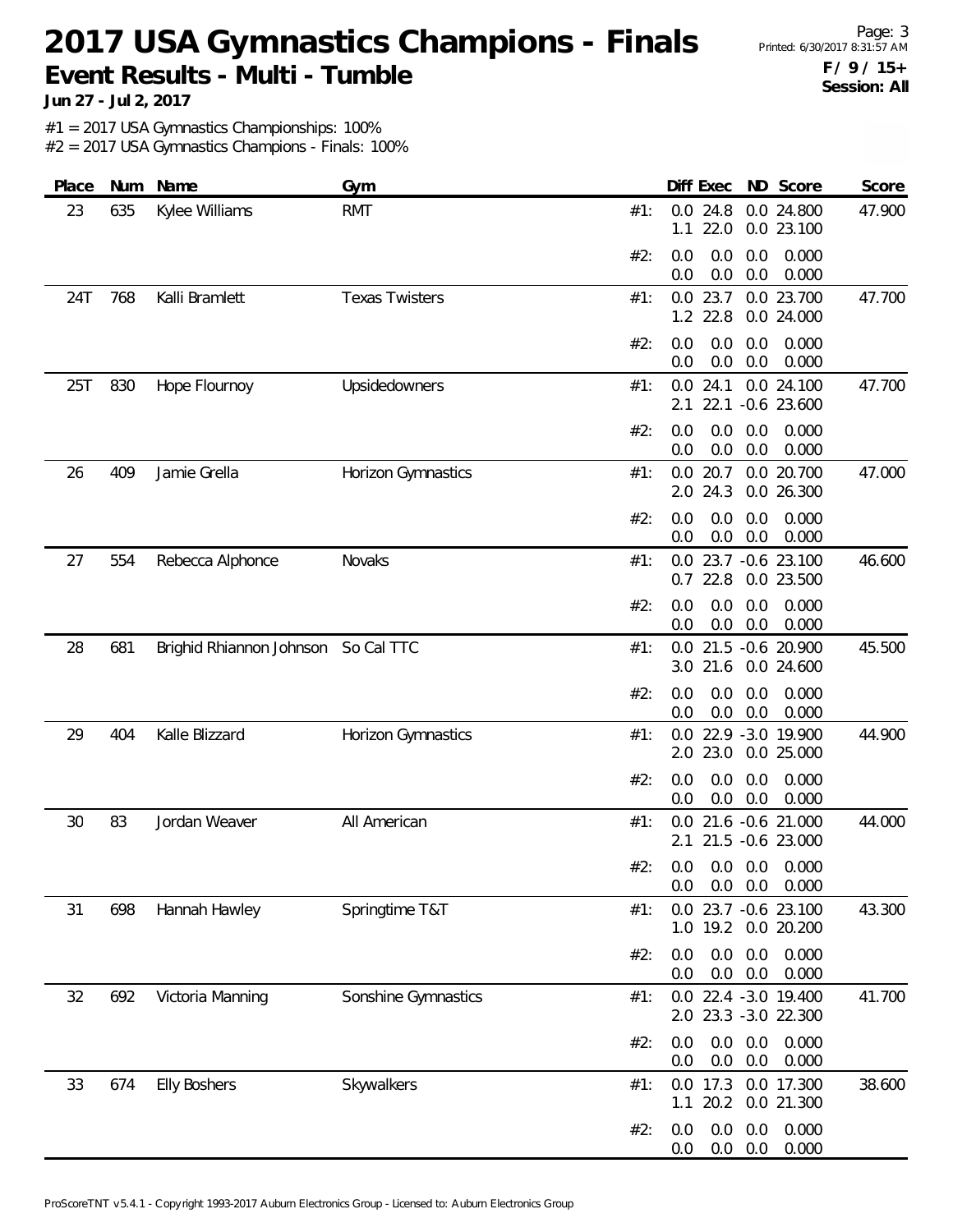# 2017 USA Gymnastics Champions - Finals Printed: 6/30/2017 8:42:59 AM **Event Results - Multi - Tumble**

Page: 1 **M / 9 / 15+ Session: All**

**Jun 27 - Jul 2, 2017**

#1 = 2017 USA Gymnastics Championships: 100%

| Place   |     | Num Name          | Gym                        |     | Diff Exec                         | ND Score                 | Score          |
|---------|-----|-------------------|----------------------------|-----|-----------------------------------|--------------------------|----------------|
| 36<br>1 |     | Christian Mojica  | Acrotex                    | #1: | $0.0$ 26.9<br>25.6<br>3.1         | 0.0 26.900<br>0.0 28.700 | 83.900         |
|         |     |                   |                            | #2: | 3.1<br>25.2<br>0.0<br>0.0         | 0.0 28.300<br>0.0        | 0.000          |
| 2       | 361 | William Pribula   | Gypsy Flyers Eagan         | #1: | 26.2<br>0.0<br>25.6<br>2.1        | 0.0 26.200<br>0.0 27.700 | 81.500         |
|         |     |                   |                            | #2: | 25.5<br>2.1<br>0.0<br>0.0         | 0.0 27.600<br>0.0        | 0.000          |
| 3       | 432 | Logan Neff        | <b>Integrity Athletics</b> | #1: | $0.0$ 25.0<br>2.0 25.9            | 0.0 25.000<br>0.0 27.900 | 80.900         |
|         |     |                   |                            | #2: | 26.0<br>2.0<br>0.0<br>0.0         | 0.0 28.000<br>0.0        | 0.000          |
| 4       | 711 | Samuel Choate     | <b>Stars Gymnastics</b>    | #1: | 26.1<br>0.0<br>23.7<br>3.1        | 0.0 26.100<br>0.0 26.800 | 80.600         |
|         |     |                   |                            | #2: | 3.1<br>0.0<br>0.0                 | 24.9 -0.3 27.700<br>0.0  | 0.000          |
| 5       | 61  | Tenma Ide         | Airborne Colorado          | #1: | 0.0 25.5 -0.3 25.200<br>2.0 25.6  | 0.0 27.600               | 80.000         |
|         |     |                   |                            | #2: | 2.0<br>25.2<br>0.0<br>0.0         | 0.0 27.200<br>0.0        | 0.000          |
| 6       | 215 | Ethan Spata       | <b>ESCX</b>                | #1: | $0.0$ 24.9<br>2.3 24.1            | 0.0 24.900<br>0.0 26.400 | 79.000         |
|         |     |                   |                            | #2: | 24.6<br>3.1<br>0.0<br>0.0         | 0.0 27.700<br>0.0        | 0.000          |
| 7       | 480 | Patrick Reichmuth | <b>LTC</b> Elite           | #1: | 25.7<br>0.0<br>23.6<br>3.1        | 0.0 25.700<br>0.0 26.700 | 78.200         |
|         |     |                   |                            | #2: | 22.7<br>3.1<br>0.0<br>0.0         | 0.0 25.800<br>0.0        | 0.000          |
| 8       | 726 | Connor DeJesus    | Sunflower Gymnastics       | #1: | 25.1<br>0.0<br>24.6<br>3.1        | 0.0 25.100<br>0.0 27.700 | 52.800         |
|         |     |                   |                            |     | #2: 0.0 0.0 0.0 0.000<br>0.0      | $0.0\quad 0.0$<br>0.000  |                |
| 9       | 73  | Cameron Ingle     | All American               | #1: | $0.0$ 26.1<br>1.2 23.0 0.0 24.200 | 0.0 26.100               | 50.300         |
|         |     |                   |                            | #2: | 0.0<br>0.0<br>0.0<br>0.0          | 0.0<br>$0.0\,$           | 0.000<br>0.000 |
| 10      | 656 | Kenny Strange     | SGA                        | #1: | $0.0$ 24.1<br>23.0<br>3.1         | 0.0 24.100<br>0.0 26.100 | 50.200         |
|         |     |                   |                            | #2: | 0.0<br>0.0<br>0.0<br>0.0          | 0.0<br>0.0               | 0.000<br>0.000 |
| 11      | 114 | Alex Terry        | Chesapeake                 | #1: | $0.0$ 23.9<br>23.4<br>2.1         | 0.0 23.900<br>0.0 25.500 | 49.400         |
|         |     |                   |                            | #2: | 0.0<br>0.0<br>0.0<br>0.0          | 0.0<br>0.0               | 0.000<br>0.000 |